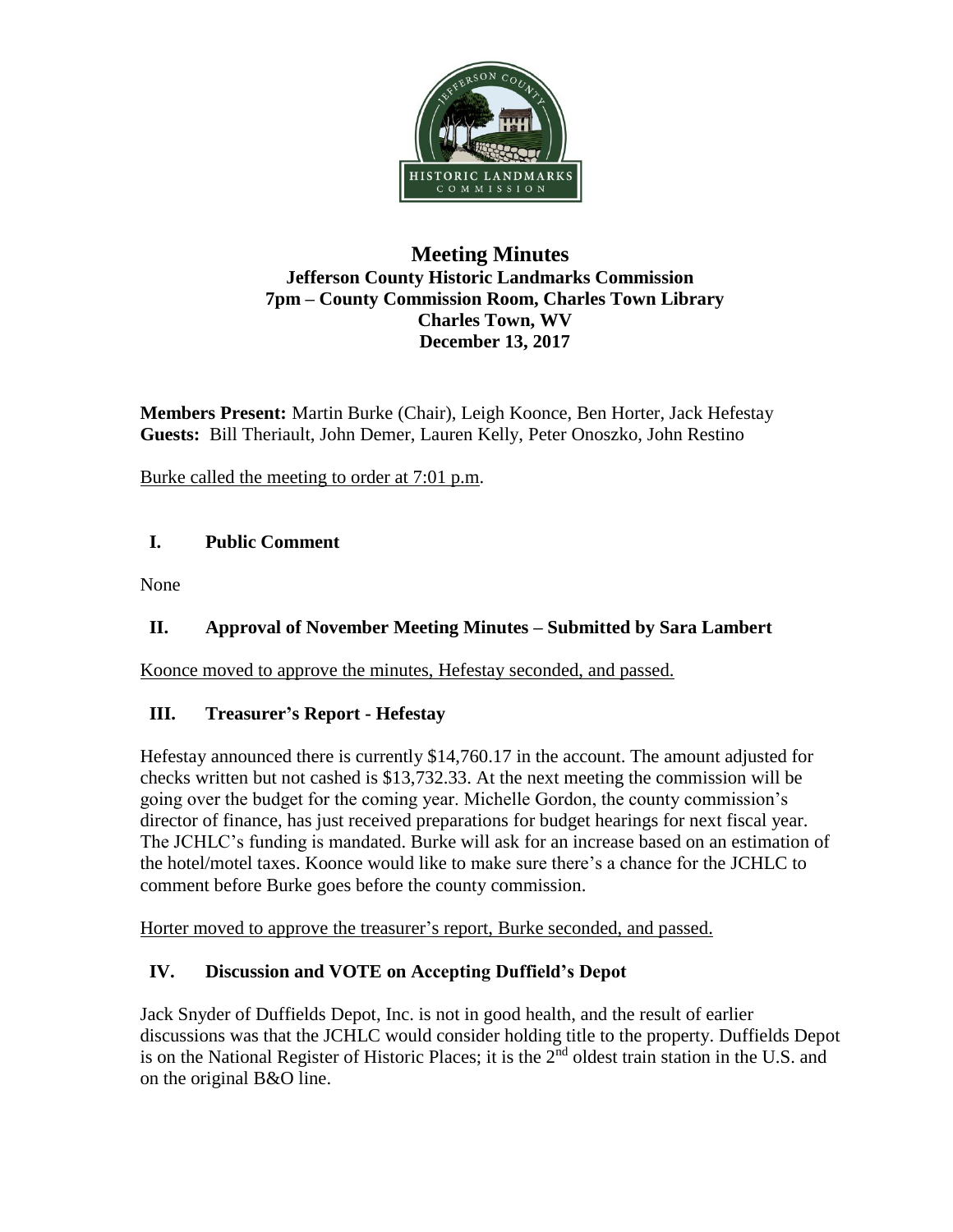Burke pointed out that the JCHLC budget is stretched. The JCHLC currently holds title to 50 acres of battlefield land in Shepherdstown, Snow Hill, and Peter Burr farm.

John Restino from Duffields Depot, Inc. said they received funds from the state development grant for the roof. They have stabilized the stone structure, but it needs one gable end sealed. Duffields Depot, Inc. lost its incorporation and 501c3 status, but those things are being arranged so that the organization can transfer the deed.

A local contractor quoted \$3500 to take down the collapsed wood portion. It would cost less than \$10,000 to mothball the stone structure, which would include sealing the walls, pumping the basement, and correcting the drainage around the building.

The JCHLC would like to turn over Snow Hill to a willing renovator, which would lessen the financial burden of its property holdings.

Burke moved to accept Duffields Depot & its property (approximately 1 acre), Koonce seconded, and passed.

#### **V. Announcements and Reports**

a. Status of Historic Preservation Zoning Ordinance – Burke

Last night, the planning commission voted to send on the first text amendment that deals with historic preservation to the county commission. Onoszko said the first commission meeting of the year is January 4. A public meeting will probably be in the afternoon before the meeting, but it is more likely this will not be voted on until January 18, 2018.

b. JC Courthouse Committee – Koonce

Bill Polk, the county's maintenance director, wants to know if a door can be replaced on the side of the building as well as light fixtures on the way to the probate office. The county commission requested not to change them. At the next meeting, the committee will hopefully hear more about the requested changes. Burke pointed out that there is a state fund for courthouse renovations and that the JCHLC can ask Sara Lambert to visit the courthouse and give an opinion on the door and lighting. Koonce added that maintenance is still in the process of putting the gates back on the pillars, and it should happen soon.

c. Status of *Wild Goose* NR nomination – Demer

Barbara Wyatt said the review will be done by December 18, and Demer believes it will be positive.

d. Status of *Johnsontown Church* nomination as a JC Landmark – Demer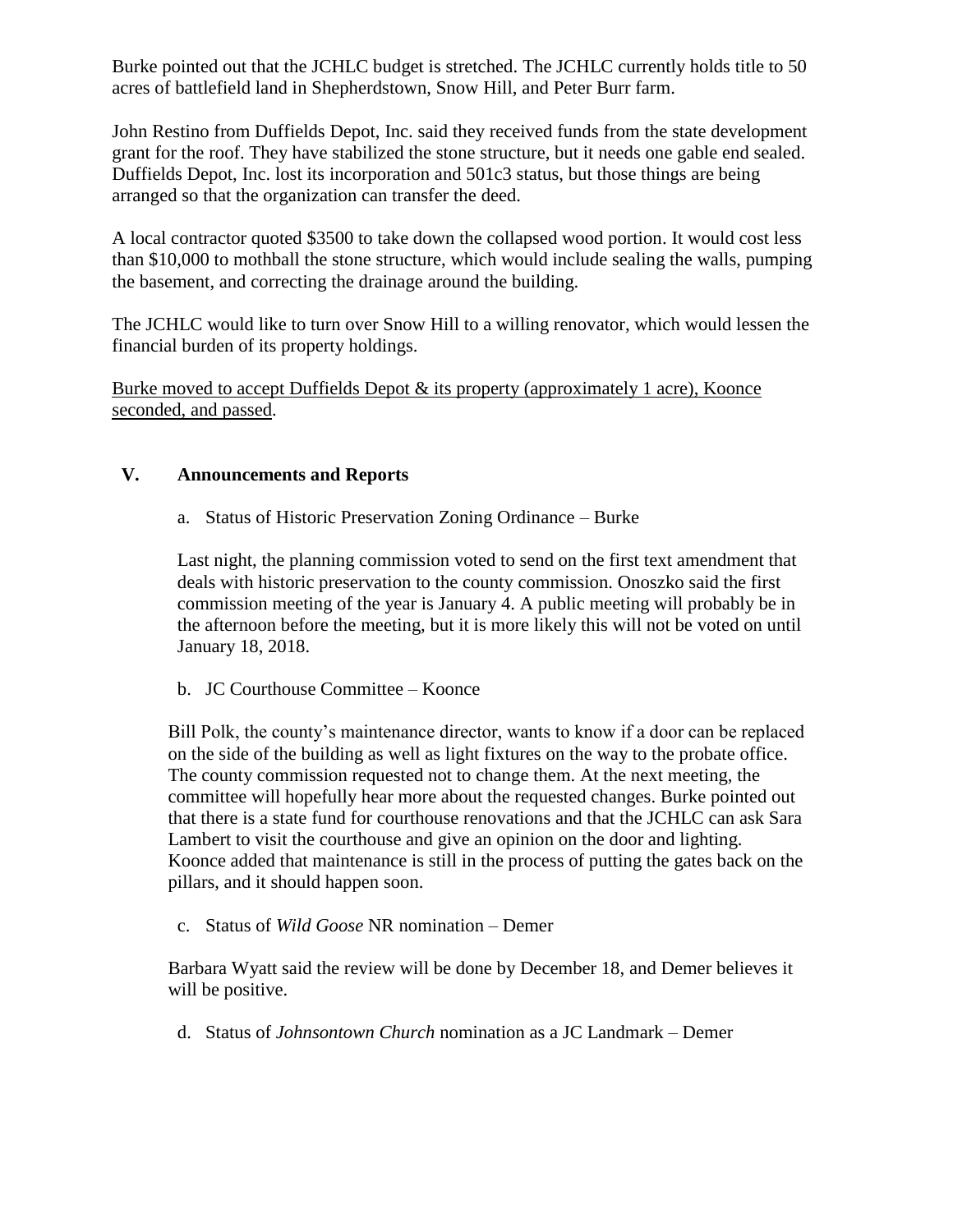Two months ago, Demer sent a package to Russell Roper, who is still reviewing the material. Mr. Roper's son is going to remind his father that this is an active project he would like to advance.

e. Status of Roxul - Section 106 review- Horter

Roxul is building a rock wool insulation factory in the Bardane area. Horter attended a breakfast meeting at Hollywood Casino. They are already moving dirt. Their 106 was approved. This is part of the National Preservation Act - any federal undertaking must comply and take into account potential damage to historic resources. Burke is going to call the nearby fruit research station to make sure they're aware of the pollution that will be caused by the new insulation plant.

f. Status of Rte. 340 – MOU with WVDOH – Horter

The MOU was already approved. Because of 106 compliance for the extension of Route 340, the JCHLC will be given funds to pay for National Register research for the affected farms. Submission of the nominations will be based on the research and whether the JCHLC can secure the owners' approval.

g. Status of preservation easement for Snow Hill/Poor Farm – Horter

Horter has been going through the information. Burke would insist that any utilities are buried.

h. Status of interpretative projects – Kelly

The courthouse brochure has been printed. Kelly is working on an interpretive panel for the Roxley-Coyle cemetery by Snow Hill.

i. Status of NR nomination – *The Rocks –* Kelly

Kelly is continuing to work on this between projects.

j. Research on nominating the JC Courthouse as a NHL – Kelly

The NPS says there are no restrictions for NHL owners unless federal funds are being used. Burke will ask the county commission for permission to have the courthouse nominated. Kelly will write a briefing statement explaining the significance of the courthouse and its historic integrity, which will be sent to the NPS for review. NPS will send a representative to determine whether the building is eligible, then a nomination will need to be written. A large amount of research has already been done with Judge Sanders' article and Kemnitzer's historic structures report.

#### **VI. JANUARY 2018 JCHLC MEEING – CANCELED**